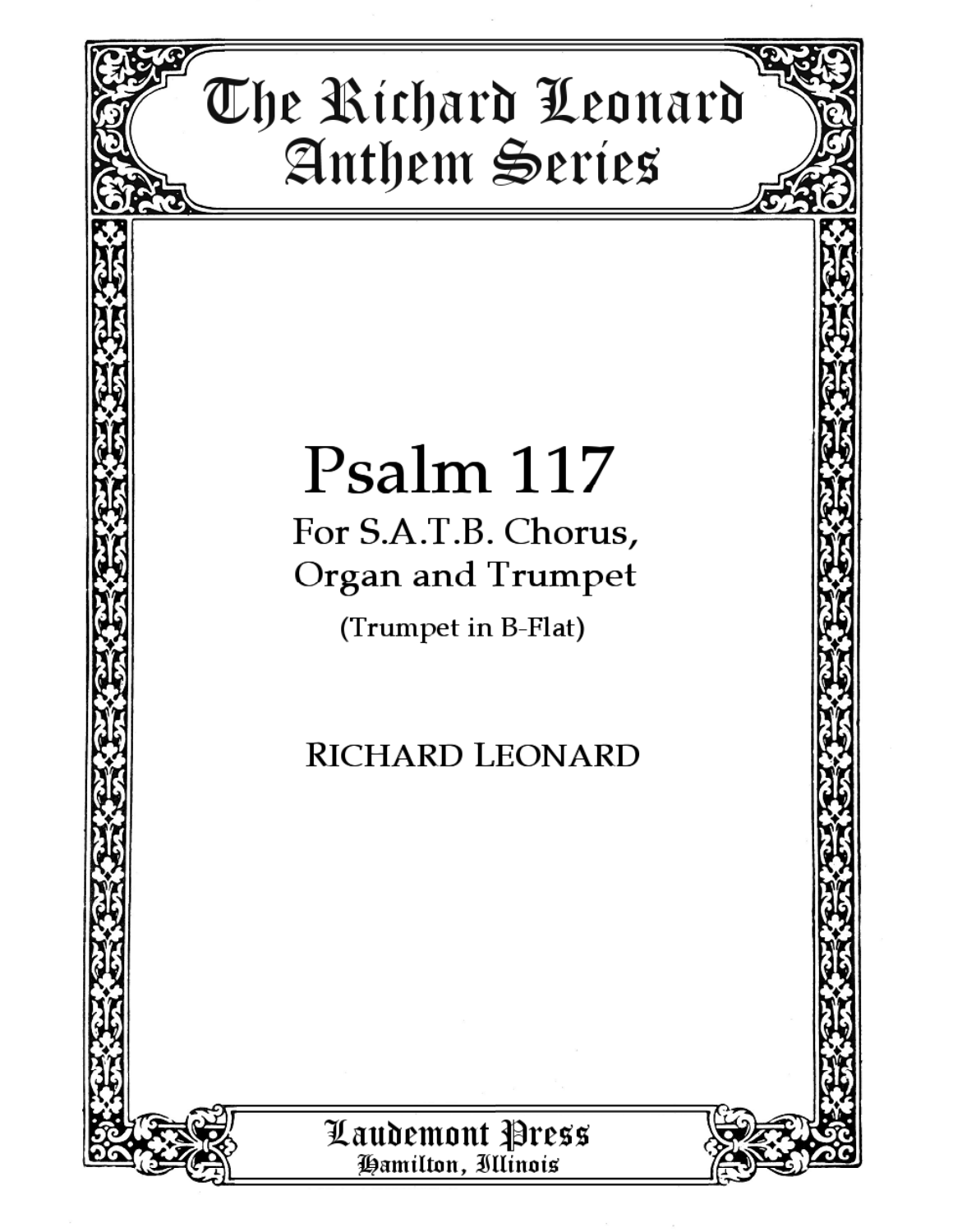

©2012 Laudemont Press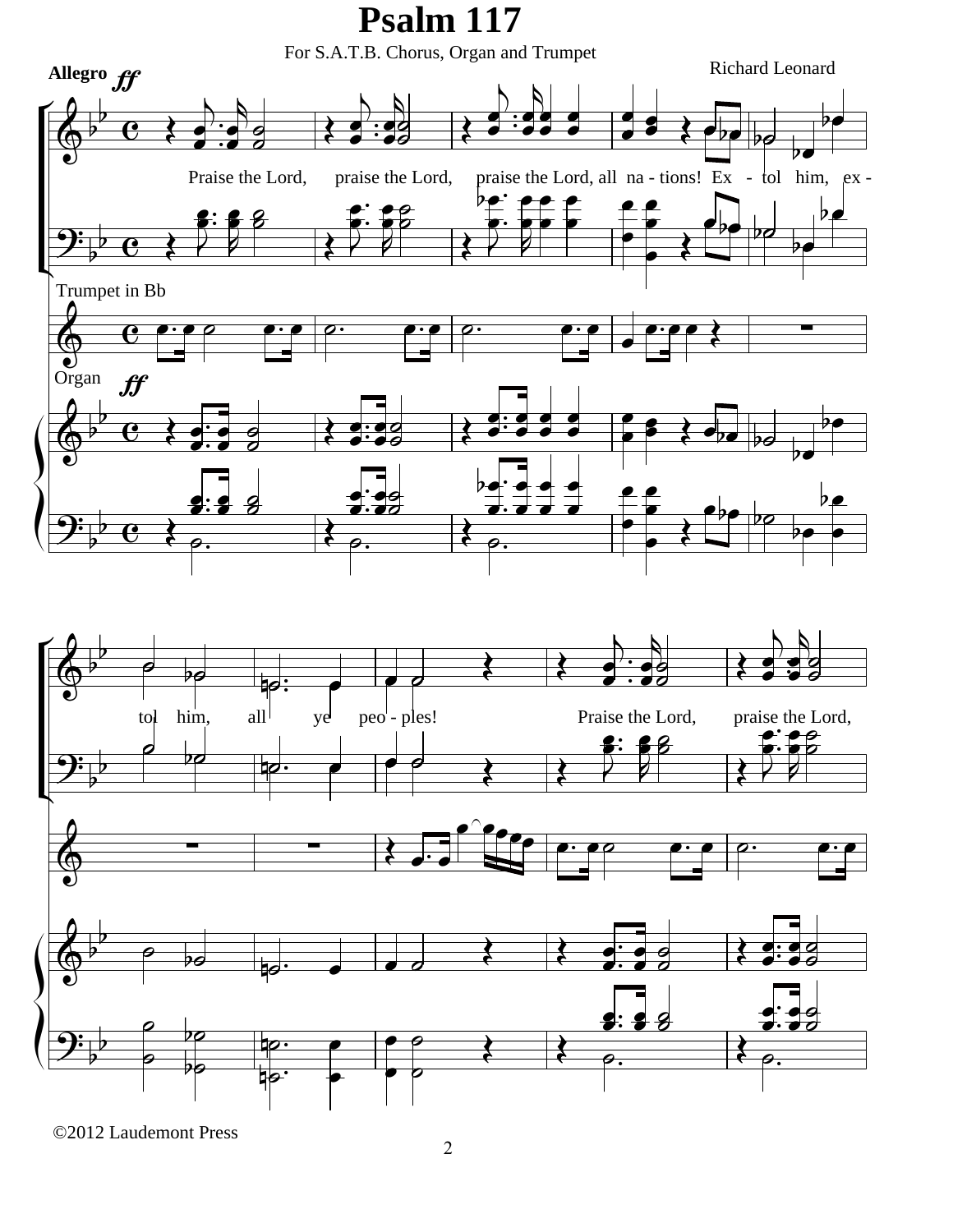

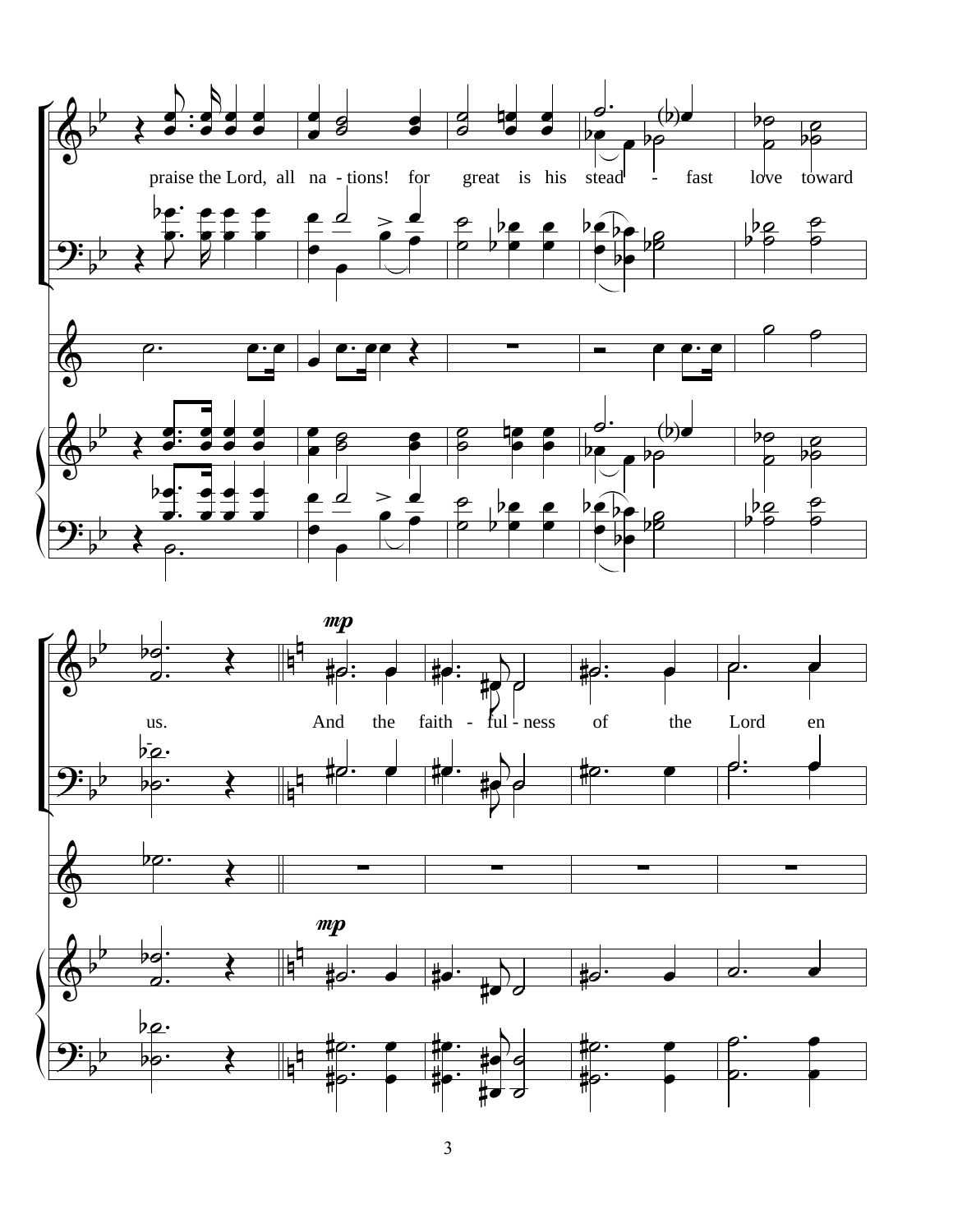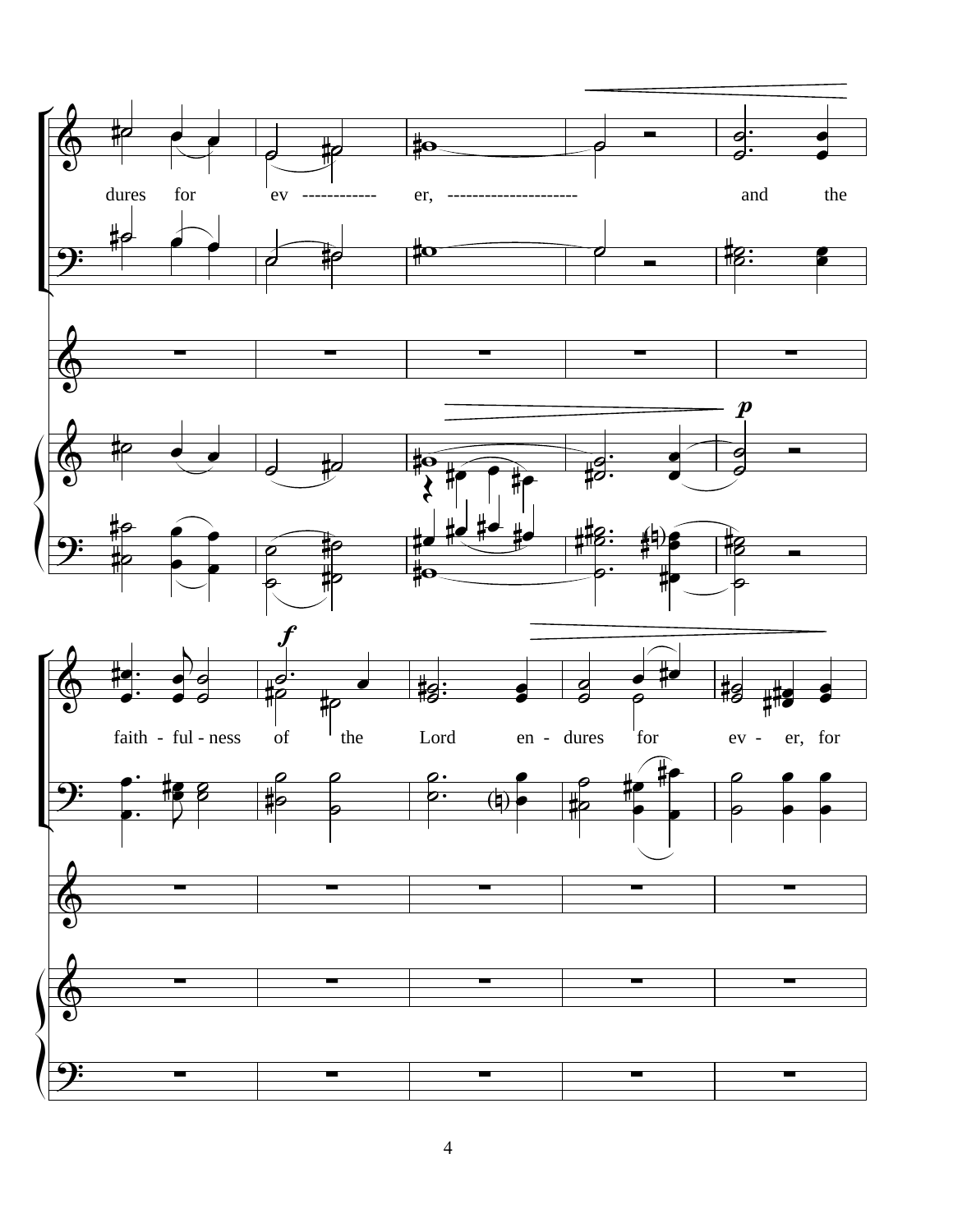

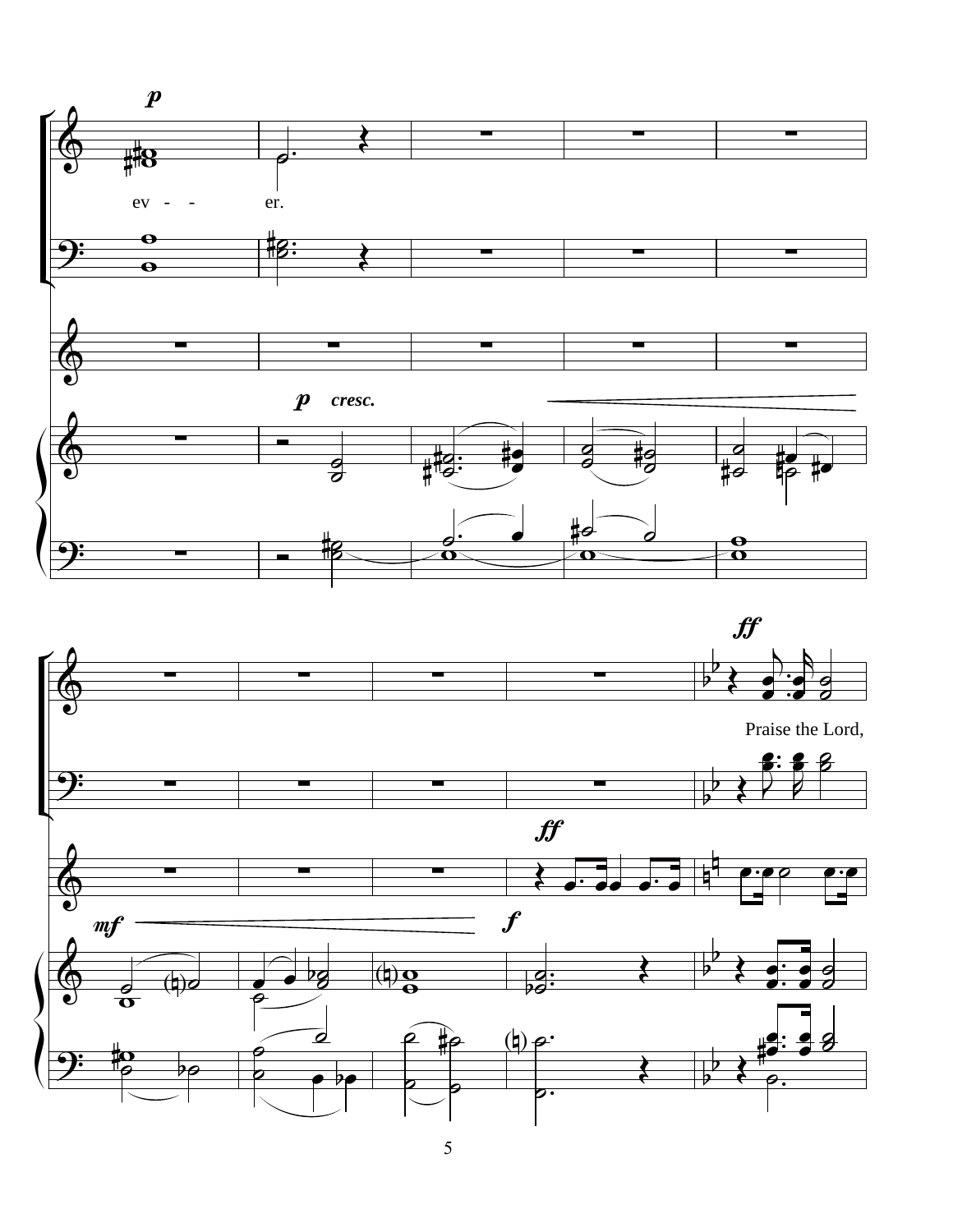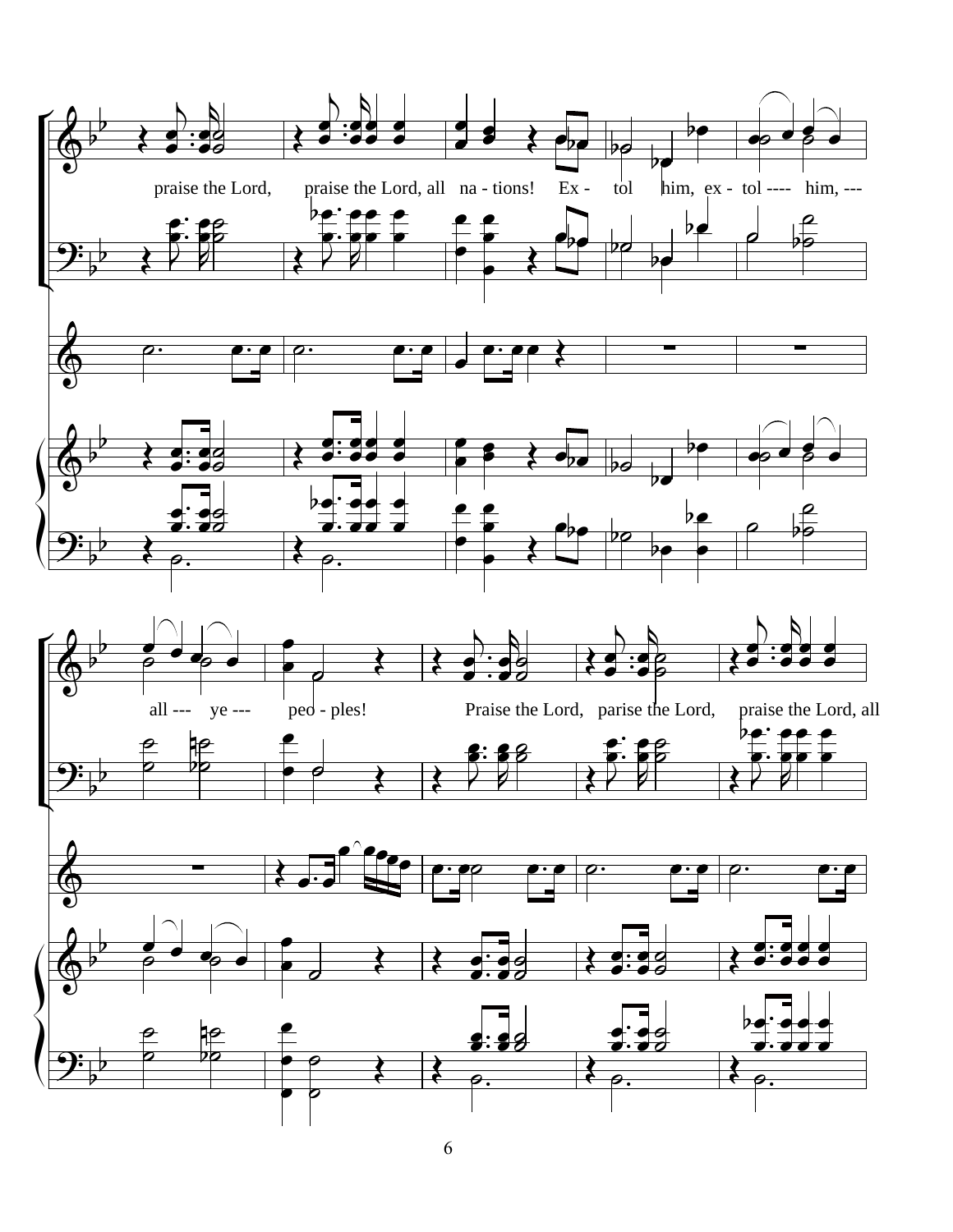